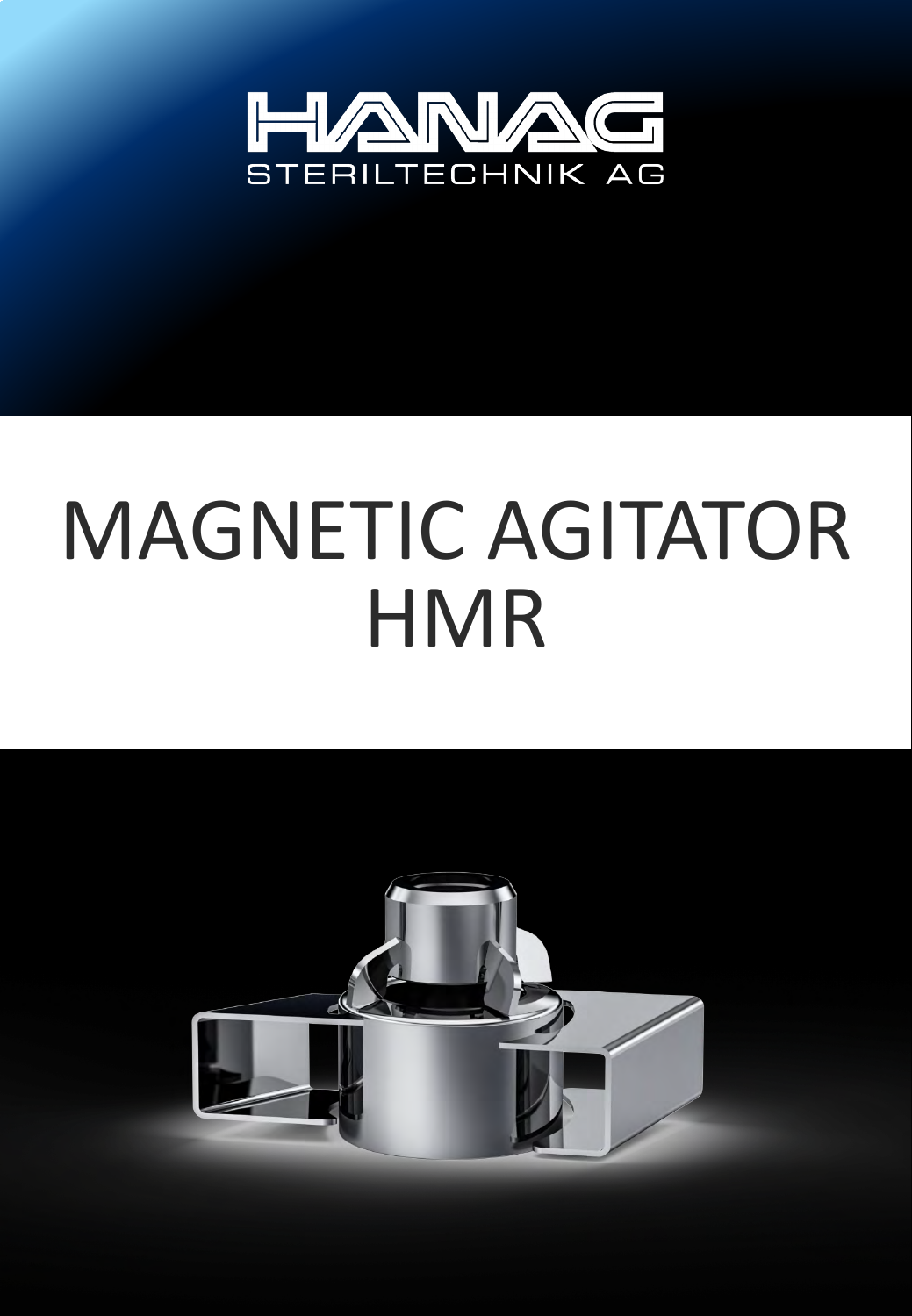

## **TYPE HMR contactless driven agitator for sterile applications**

## **TYPE HMR Ex contactless driven agitator for sterile applications and use in potentially explosive atmospheres**

The magnetic agitator HMR is available in different sizes and with different stirring blades. CIP/SIP compliant design allows the use in sterile environment.

A SiC bearing and high-quality stainless steel materials meet the highest demands regarding abrasion and GMP confirmity.

## **One magnetic agitator - three types and different sizes:**

| <b>Recommended areas of application:</b><br>The different type sizes of the magnetic agitator HMR-H and HMR-S are suitable for the following<br>vessels: |                             |                                                                                   |  |  |
|----------------------------------------------------------------------------------------------------------------------------------------------------------|-----------------------------|-----------------------------------------------------------------------------------|--|--|
| <b>HMR Size</b>                                                                                                                                          | <b>Wing</b><br><b>Types</b> | <b>Vessels</b>                                                                    |  |  |
| <b>HMR-0.3</b>                                                                                                                                           | H, S, P                     | < 10 Liters                                                                       |  |  |
| <b>HMR-0.5</b>                                                                                                                                           | H, S, P                     | 10 to 20 Liters                                                                   |  |  |
| $HMR-1$                                                                                                                                                  | H, S, P                     | <b>20 to 100 Liters</b>                                                           |  |  |
| $HMR-4$                                                                                                                                                  | H, S, P                     | <b>100 to 500 Liters</b>                                                          |  |  |
| HMR-8                                                                                                                                                    | H, S, P                     | 400 to 1000 Liters                                                                |  |  |
| <b>HMR-12</b>                                                                                                                                            | H, S                        | 1000 to 2000 Liters                                                               |  |  |
| <b>HMR-24</b>                                                                                                                                            | H, S                        | <b>2000 to 4000 Liters</b><br>for simple mixing activities up to 10'000<br>Liters |  |  |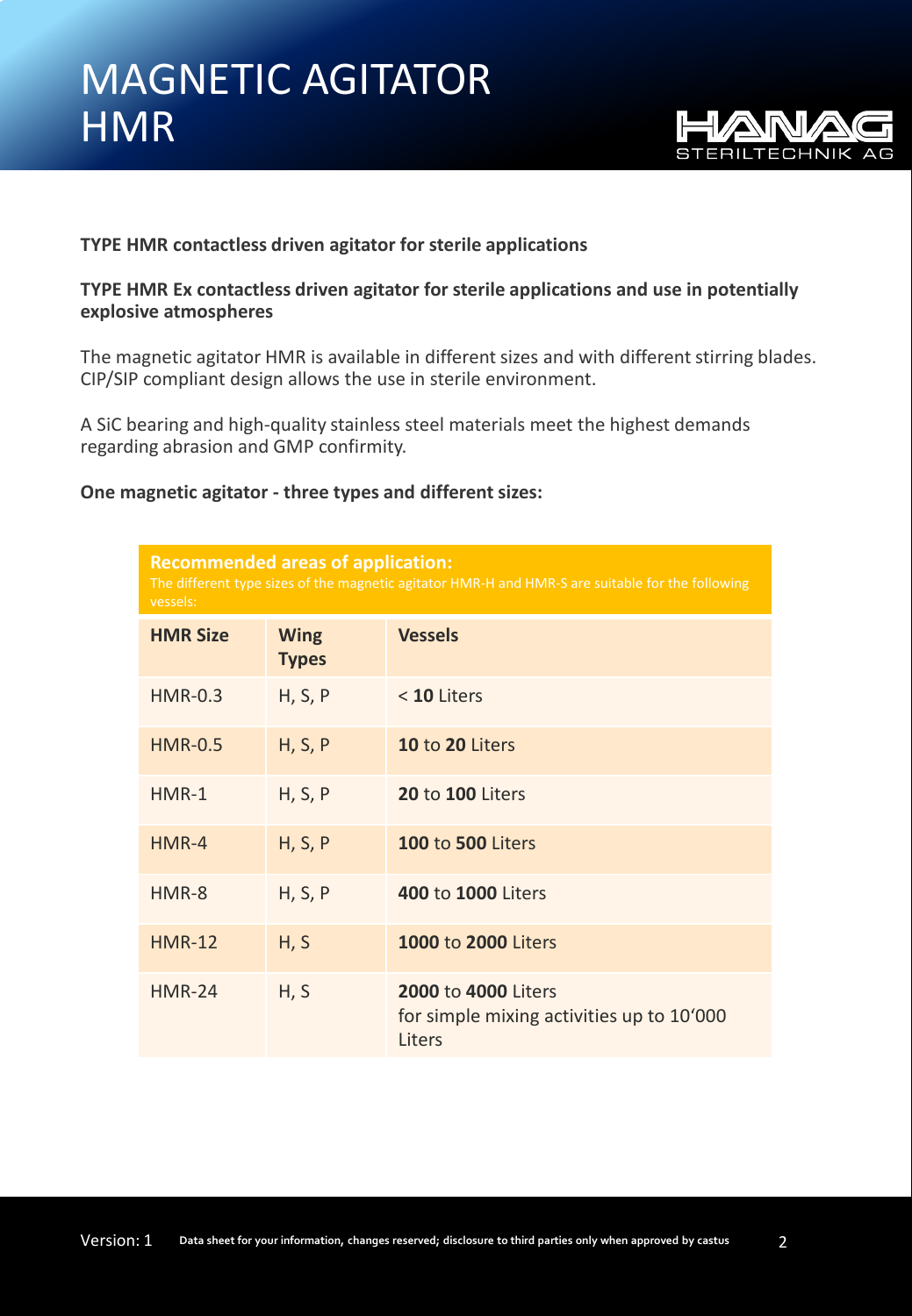# HMR OVERVIEW



## **Wing Types**



#### **HMR-H**

For smooth mixing Suitable for most applications Easy mixing functions Low air inlet Low foam forming Maximum speed 50-450 rpm



## **HMR-S** For strong mixing Suitable for most applications Mixing of hardly soluble substances possible Mixing of large quantity of solids possible Maximum speed 50-450 rpm



### **HMR-P**

For very smooth mixing Mixing of very delicate molecules without breaking them up in the process. Maximum speed 50-150 rpm

## **Motor Types**



**Worm gear motor** IP55 (or higher on request) **Spur gear motor** IP55 (or higher on request)

*Option* Speedsensor mounted on the Welding flange

PNP-Sensor contactless

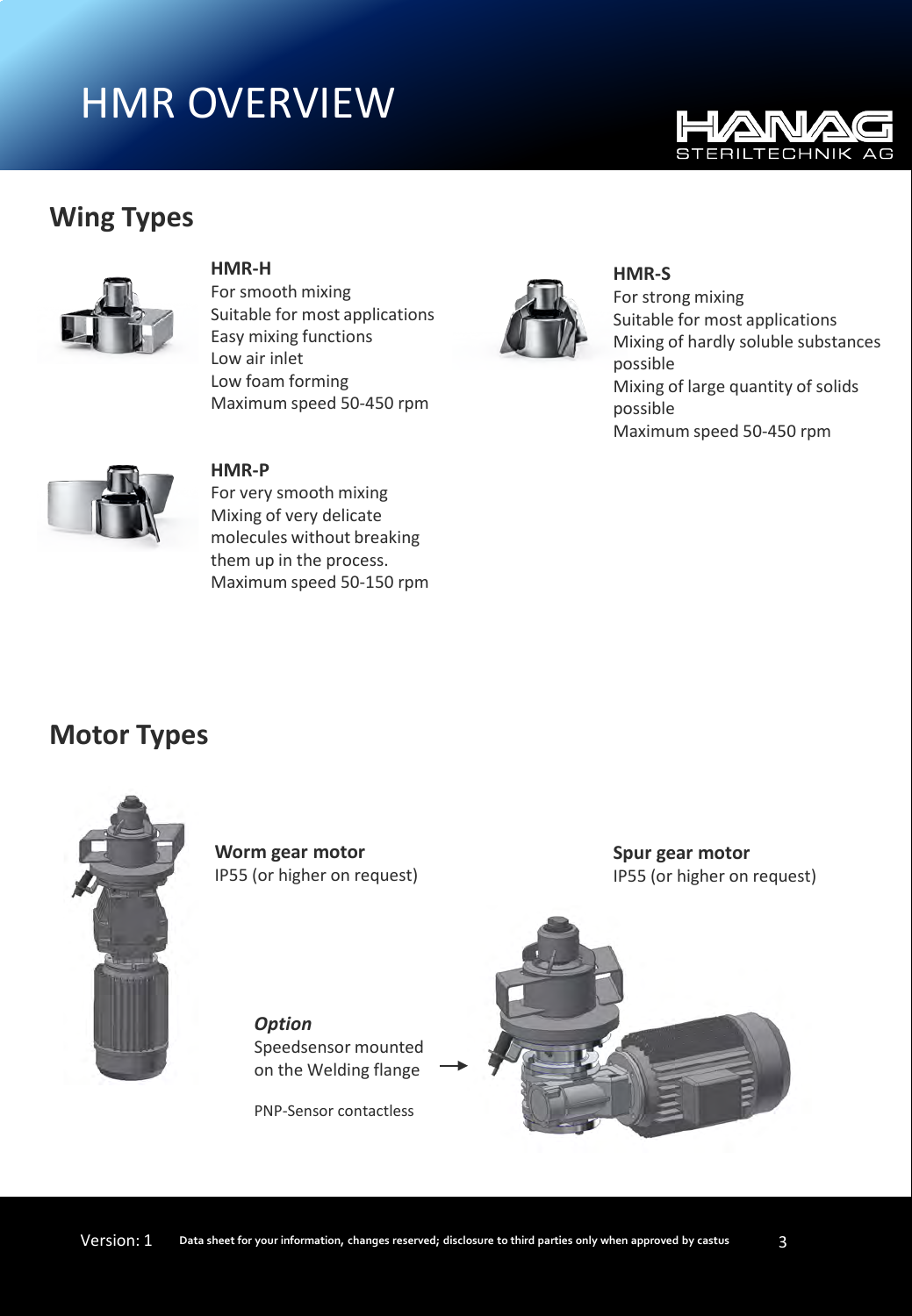# HMR OVERVIEW



## **Mounting Types**



## **Mounted in tank bottom**

Excentric mounting Better mixing without baffels in the tank.



## **Top mounted with flange** Customized

In case of low space in the bottom Can be installed if there is no space for the agitator in the bottom of the tank.

## **Welding flanges**



## **Single Piece**

Installed as a complete unit. No sealings and therefore no sealing gaps.



### **Two pieces**

Easy to repair and maintain, as the centering hood can be replaced very easily.

The flange can be provided with a blind cover, and thus prepared for an agitator.

The agitator head cannot be disassembled through the hole.